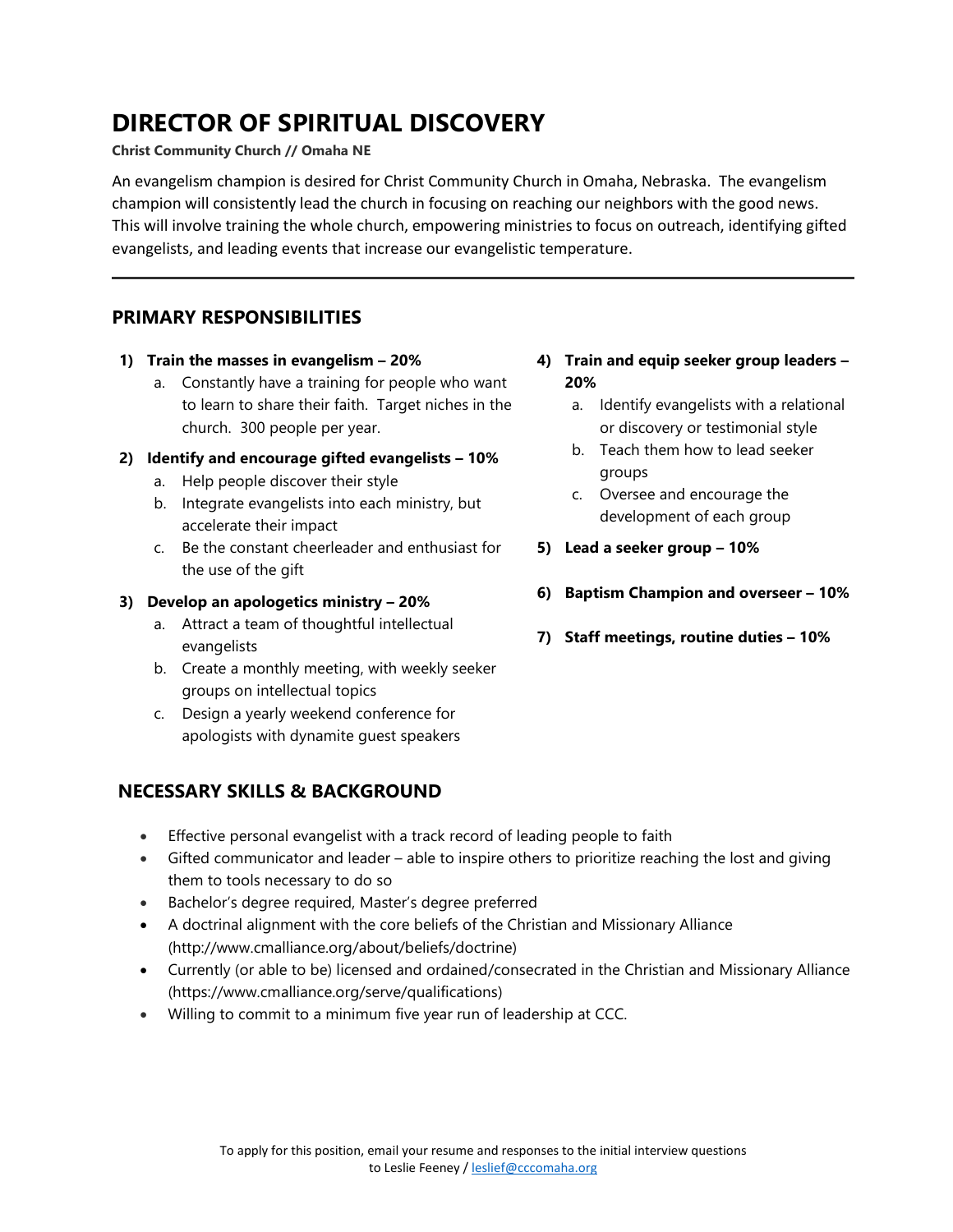## **TYPE OF POSITION**

- Full-time Salaried role (45-50 hours per week).
	- o Typical workdays are Sunday Thursday
	- o Some evenings and schedule adjustments may be required based upon key events.
- Paid time off, insurance and retirement benefits.
- Staff / Residents Supervised: None
- Team Oversight: Seeker Group Leaders
- The duties of this position are primarily conducted in an indoor office environment with some interactions and meetings and in the community / offsite.

## **PHYSICAL DEMANDS**

In order to successfully perform the duties of these positions, the individual needs to be able to do the physical requirements noted below. *(C = Constant (>50%); F = Frequent (25%-50%); O = Occasional (1- 25%); N = Never (0%))* 

- $\bullet$  F Light Lifting (<20 lbs)
- O Moderate Lifting (20-50 lbs)
- N Heavy Lifting (>50 lbs)
- O Standing
- F Reaching (extending hands and arms in any direction)
- F Sitting (for sustained periods of time)
- F Walking (moving foot to accomplish tasks)
- C Repetitive motion (sustained movements of wrists/hands/fingers)
- O Bending
- O Pushing/pulling
	- $\bullet$  O Driving
- C Hearing